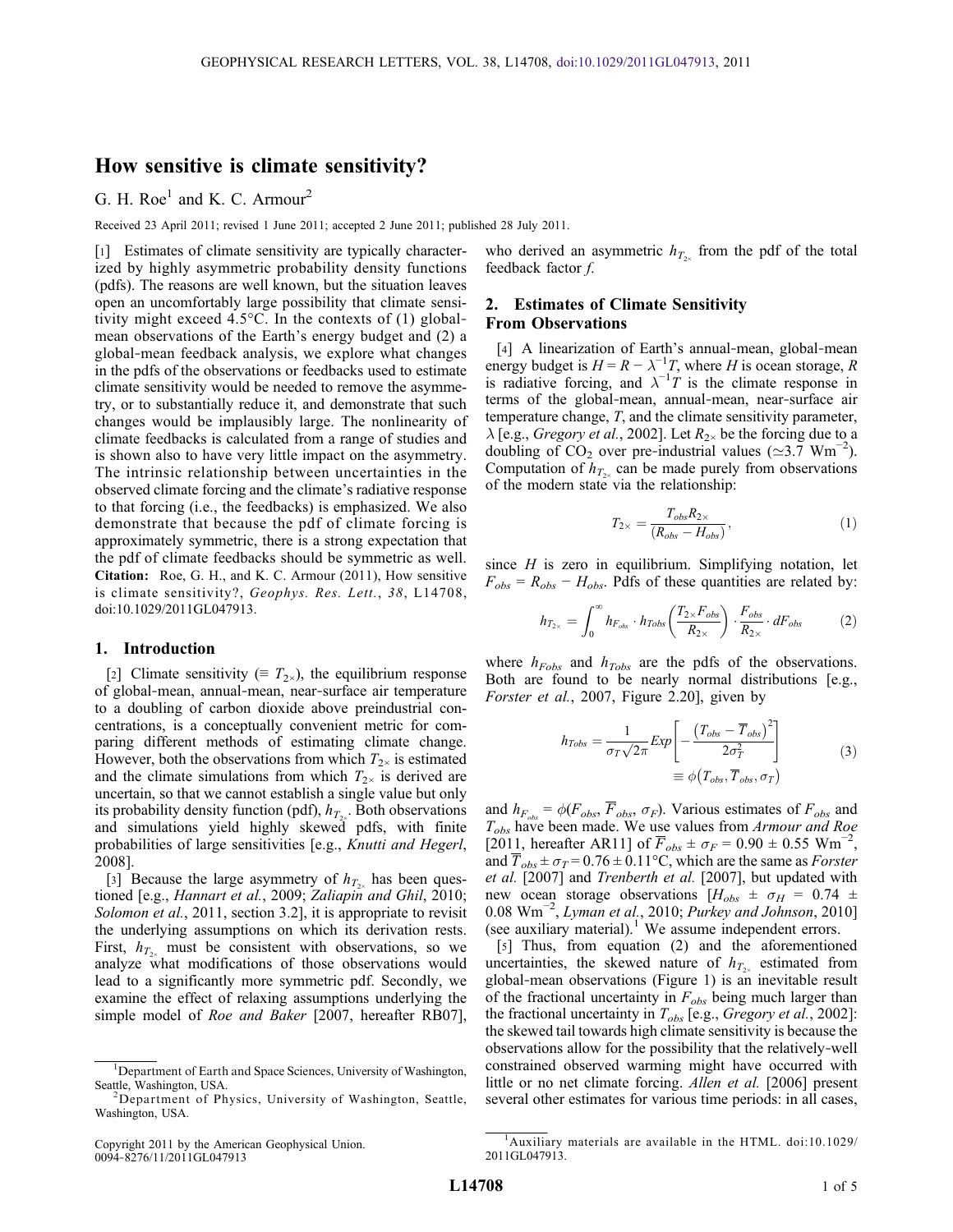

**Figure 1.** Pdfs of  $T_{2\times}$  computed from perturbed physics ensembles [Sanderson et al., 2008], model-estimated climate feedbacks (RB07), and modern instrumental observations (AR11). A histogram of  $T_{2\times}$  from IPCC AR4 [Solomon et al., 2007] models is also shown. The highest  $T_{2\times}$  in the *climateprediction.net* ensemble is 12.0°C, and the  $(T_{0.5}, T_{50},$  $T_{95}$ ) quantiles for the pdfs based on feedbacks and observations are, in  ${}^{\circ}C$ , (2.1, 3.4, 8.6) and (1.5, 3.0, 12.1), respectively. All pdfs are normalized between 0 and ∞.

observations and reconstructions are more constrained for temperature than forcing.

## 3. Can Observation-Based  $h_{T_{2\times}}$  Be Unskewed?

[6] How different would the aforementioned assumptions have to be in order to significantly reduce the asymmetry of  $h_{T_{2}}$ ? As a metric for the symmetry of the sensitivity pdfs, we define

$$
S \equiv \frac{T_{95} - T_{50}}{T_{50} - T_{05}},\tag{4}
$$

where  $T_x$  is  $x^{th}$  quantile. S is the interquantile skewness [e.g., Hinkley, 1975], mapped onto the range 0 to  $\infty$ . The more common moment skewness (i.e.,  $E[(x - \mu)/\sigma_x]^3$ ), is infinite for the form of equations  $(2)$  and  $(3)$ . The use of  $90\%$ bounds is prevalent in other studies of  $T_{2\times}$ . A symmetric distribution has  $S = 1$ , whereas for  $h_{T_{2x}}$  based on observations,  $S = 6.0$ . We now focus on  $h_{F_{obs}}$  because it matters much more than  $h_{Tobs}$ . Let  $h_{Fobs}$  now be represented by the so-called 'skew normal' distribution:

$$
h_{F_{obs}} = \phi(F_{obs}, \overline{F}_{obs}, \sigma_F) \times (1 + Erf\left[\alpha_F(F_{obs} - \overline{F}_{obs})/(\sqrt{2}\sigma_F)\right])
$$
  

$$
\equiv \Psi_{sn}(F_{obs}, \overline{F}_{obs}, \sigma_F, \alpha_F).
$$
 (5)

For  $\alpha_F = 0$  this is the normal distribution given by equation (3); for  $\alpha_F \neq 0$  the skewness of  $h_{F_{obs}}$  has the same sign as that of  $\alpha_F$ .

[7] The parameters necessary to achieve  $S \approx 1$  are given in Table 1, and the corresponding pdfs are shown in Figures 2a and 2c. It is obvious that to remove the skewness completely would require a drastically different  $h_{F_{obs}}$  (e.g., a 100-fold reduction in  $\sigma_F$ ). We thus conclude that, without exceedingly large reductions in forcing uncertainty, or compelling arguments why  $h_{F_{\alpha k}}$  has to be highly asymmetric, some skewness is inevitable in  $h_{T_{2}x}$ . For the rest of the paper, we ask whether that skewness might perhaps be, if not completely removed (i.e.,  $S = 1$ ), then moderated substantially, and pick  $S = 2$  as our measure. Table 1 shows this requires an approximate halving of  $\sigma_F$ , a five-fold increase in  $\overline{F}_{obs}$ , or an  $\alpha_F \simeq 2.0$ . The accompanying distributions are shown in Figures 2b and 2d. Table 1 gives guidance to the search for lower S by means of new observations.

### 4. Estimates of Climate Sensitivity From Models

[8] Climate sensitivity may also be estimated by diagnosing feedbacks within climate models. Let  $f$  be the linear sum of individual climate feedbacks,  $f = \sum_i f_i$ . There then is a one‐to‐one correspondence between values of this total feedback factor, f, and  $T_{2\times}$  [e.g., *Roe*, 2009]. Thus the pdf of  $T_{2\times}$  can be calculated from  $h_f$ , the pdf of f. To derive estimates of  $h_{T_{2x}}$ , RB07 further assumed: 1)  $h_f$  is Gaussian:

$$
h_f = \phi\big(f, \overline{f}, \sigma_f\big),\tag{6}
$$

and 2) feedbacks are independent of temperature, which led to the relationship between sensitivity  $T_{2\times}$  and f:

$$
T_{2\times}(f) = \frac{T_0}{1 - f} \tag{7}
$$

where  $\lambda_0 = 0.3$ ,  $T_0 = \lambda_0 R_{2 \times} \approx 1.2$ °C. Assumptions (6) and (7) yield an asymmetric  $h_{T_{2}}$ . For current best estimates  $\sigma_f$  = 0.13, f = 0.65 the resulting pdf has S = 4.0.

[9] Given these assumptions, the skewed nature of  $h_{T_{2}}$  is an inevitable result of the asymmetric amplification by the feedback response on the high side of the mode of  $h_f$ . This amplification serves to underscore the magnitude of the challenge of refining model‐based estimates of the high side of  $h_{T<sub>2</sub>}$ . It requires a high degree of confidence in the shape of the high side of  $h_f$  and, moreover, how that shape changes with mean climate state.

[10] In previous work [RB07; Roe and Baker, 2011, hereafter RB11], we have shown that a model based on equations (6) and (7) is supported by its ability to reproduce the multi-thousand member ensemble results of *climate*prediction.net; by observational studies that find an approximately Gaussian distribution to the total feedback factor [e.g., *Allen et al.*, 2006]; and by the fact that for a system of many feedbacks, the Central Limit Theorem

**Table 1.** Variations in pdf of Forcing,  $h_{F_{obs}}$ , and the Impact on the Asymmetry, S, of  $h_{T_{2x}}^{\quad a}$ 

|                | $\sim$     |                  |     |
|----------------|------------|------------------|-----|
| $\overline{F}$ | $\sigma_F$ | $\alpha_F$       | S   |
| 0.9            | .55        | 0.               | 6.0 |
| 0.9            | $3.6e - 3$ | 0.               | 1.0 |
| 7.2            | .55        | 0.               | 1.0 |
| 0.9            | .55        | 12.              | 1.3 |
| 0.9            | .21        | $\overline{0}$ . | 2.0 |
| 4.9            | .55        | 0.               | 2.0 |
| 0.9            | .55        | 2.1              | 2.0 |
|                |            |                  |     |

<sup>a</sup>The first line are the standard combination of parameters for  $h_{F_{obs}}$  in equation (5), and subsequent lines show the changes in parameters necessary to obtain the given value of the asymmetry parameter, S. In each case only a single parameter has been altered (shown underlined).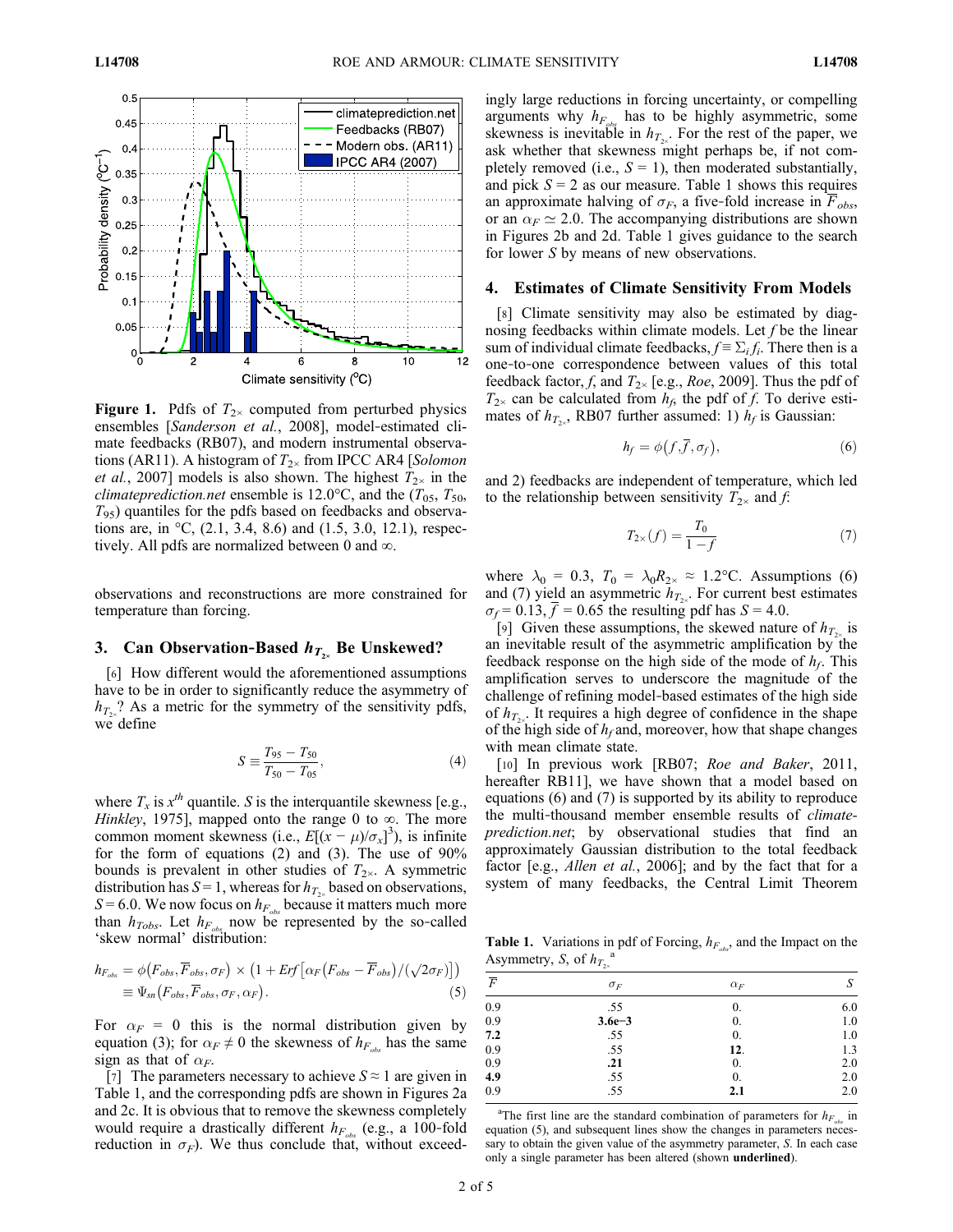

Figure 2. The effect of (top) altered pdfs of radiative forcing observations on (bottom) the asymmetry of  $h_{T_{2x}}$ . The thick grey curve shows current uncertainties (AR11,  $\alpha_F = 0$ , S = 6.0) for comparison. (a and c) S  $\simeq$  1. (b and d) S = 2. The pdfs are normalized between 0 and ∞.

would suggest that the distribution of  $h_f$  would converge on a Gaussian.

[11] Despite these successes of the model, assumptions (6) and (7) have been questioned. Hannart et al. [2009, hereafter HDN09] take issue with the RB07 result that it is hard to reduce the likelihood that  $T_{2\times}$  is higher than the IPCC 'likely range' (i.e., >4.5°C) by reducing uncertainty in climate parameters, or equivalently in observations [Allen et al., 2006]. They point out that equation (6) allows the possibility that  $f \geq 1$ , which they argue is an indictment of the model. The applicability of equation (7) has also been questioned by HDN09, and Zaliapin and Ghil [2010]. It is therefore appropriate to examine the effect of relaxing assumptions (6) and (7) on the symmetry parameter S.

### 4.1. Can Model-Based  $h_{T_{2x}}$  Be Unskewed?

[12] We consider the following set of analyses, taken one at a time:

[13] - Vary  $\overline{f}$ ,  $\sigma_f$ , keeping relationships (6) and (7). We extend the arguments of RB07 here.

[14] – Let the pdf of feedbacks be asymmetric:  $h_f$  =  $\Psi_{\rm sn}(f, \overline{f}, \sigma_f, \alpha_f)$ : in order to decrease the asymmetry in  $h_{T_{\infty}},$  $\alpha_f$  must be negative.

[15] – Let the feedbacks be nonlinear:  $f(T) = f_0 - 2a\lambda_0T$ , where  $f_0$  is independent of temperature, and the constant  $a$ must be positive to reduce the asymmetry of  $h_{T_{2\gamma}}$ .

[16] In our opinion, Table 2 shows that it is virtually impossible to achieve  $S \approx 1$  by any single parameter change in the RB07 model: it requires either a  $10<sup>4</sup>$ -fold reduction in  $\sigma_f$ , or a highly skewed  $h_f$  with  $\alpha_f \leq -5$ . The lowest value of S achievable for non-negative  $\overrightarrow{f}$  is 1.2. Table 2 also shows single parameter variations in the model that result in  $S \approx 2.0$ . The corresponding  $h_f s$  and  $h_{T_2} s$  are shown in Figure 3, as well as RB07's model for comparison.

#### 4.2. Nonlinear Feedbacks

[17] Allowing for nonlinearities (see RB11, and auxiliary material), equation (7) is replaced by

$$
T_{2\times} = \frac{-(1-f_0) + \sqrt{((1-f_0)^2 + 4a\lambda_0^2 R_{2\times})}}{2a\lambda_0}.
$$
 (8)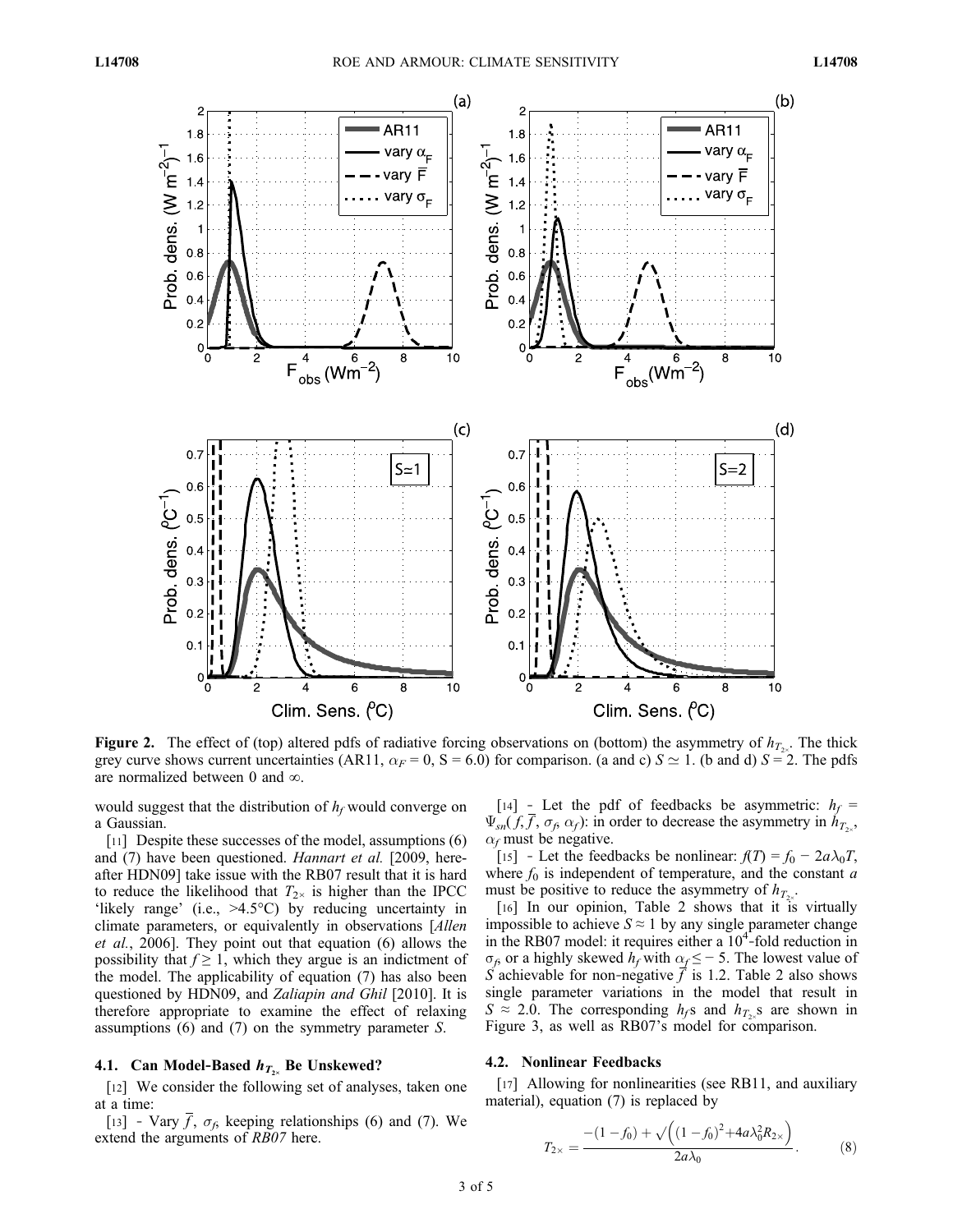Table 2. Variation of Feedback Model Parameters and the Impact on S

| $\sigma_f$ |              | $\alpha_f$ | a    | S   |  |
|------------|--------------|------------|------|-----|--|
| 0.13       | 0.65         | 0.         | 0.   | 4.0 |  |
| $1.1e-5$   | 0.65         | 0.         | 0.   | 1.0 |  |
| 0.13       | 0.65         | $-5.1$     | 0.   | 1.0 |  |
| 0.13       | $\mathbf{0}$ | 0.         | 0.   | 1.2 |  |
| 0.07       | 0.65         | 0.         | 0.   | 2.0 |  |
| 0.13       | 0.65         | $-1.3$     | 0.   | 2.0 |  |
| 0.13       | 0.31         | 0.         | 0.   | 2.0 |  |
| 0.13       | 0.65         | 0.         | 0.06 | 2.8 |  |
| 0.13       | 0.65         | 0.         | 0.11 | 2.0 |  |
| 0.13       | 0.65         | 0.         | 1.2  | 1.0 |  |
|            |              |            |      |     |  |

The auxiliary material derives the value of  $a$  from a large number of published studies. We find  $a \le 0.06$ , from which  $S \ge 2.8$ . To achieve  $S \approx 1$  requires a to be 20 times greater (Table 2). Figure 3b shows the  $h_{T_{2\nu}}$  implied by equation (8) after adjusting  $f_0$  so all curves pass through  $f = 0.65$ ,  $T_{2\times} =$ 3.5°C, the best linear estimate for today's climate (see auxiliary material). For  $a = 0.11$ ,  $S = 2$  and the high sensitivity tail ( $T_{2\times} \ge 8$ °C) is eliminated, while at lower values of a,  $h_{T_{2}}$  is virtually identical to the linear model.

## 5. Why Are Observation‐Based and Model‐Based Estimates of  $h_{T_{2}}$  So Similar?

[18] A striking feature of Figure 1 is that observationbased and model‐based estimates of climate sensitivity are very similar. If they differed wildly, it might perhaps imply that there was important unused information, or that there were troubling biases among different methods. Another reason for their similarity is also worth emphasizing. From equation (1) and the fact  $\lambda = \lambda_0/(1 - \Sigma_i f_i)$ , we can write

$$
\underbrace{\lambda_0 R}_{(i)} - \lambda_0 H = \frac{\lambda_0 T}{\lambda} = T - \underbrace{\Sigma_i f_i T}_{(ii)}.
$$
\n(9)

 $\lambda_0$  is known, H and T are well constrained in the current climate (i.e., Section 2), and estimating  $\lambda$  is the goal. Term (i) on left‐hand side of equation (9) reflects the principal source of uncertainty in global-mean energetics (the radiative forcing of aerosols), and term (ii) on the right‐hand side reflects the uncertainty in climate feedbacks. Equation (9) shows that these two approaches are equivalent to each other. Therefore, because  $h_R$  is broad (relative to  $h_H$  and  $h_T$ ) and nearly symmetric [e.g., *Forster et al.*, 2007]  $h_f$  should be too. Moreover, to the extent that ensembles of models (1) adequately simulate  $T$  and  $H$  and  $(2)$  faithfully represent the observed forcing uncertainties, the modeled  $h_f$  must behave similarly. As noted previously [e.g., *Knutti*, 2008], the AR4 ensemble undersamples observed  $h_R$ , implying an undersampling of  $h_f$ , and consequently of  $h_{T_{2x}}$  (Figure 1).

### 6. Discussion

[19] We have used the frameworks of global-mean energy budget observations and global‐mean feedback analysis to explore how asymmetry in  $h_{T_{2x}}$  might be reduced. While we have only varied the parameters one at a time, we've shown that the asymmetry cannot be eliminated by any realistic change to the parameters of either the observed uncertainty distribution or RB07's model (see auxiliary material for multiple parameter changes). We have also shown that estimates of  $h_{T_{2x}}$  based on global energetics and estimates based on feedbacks are intrinsically linked. Therefore HDN09, for example, overreach in asserting that the analysis of RB07 is "a mathematical artifact with no connection whatsoever to climate". Moreover it is critical for future climate projections to appreciate that uncertainties in forcing are not independent of uncertainties in  $\lambda$ , though this is sometimes overlooked [e.g., Ramanathan and Feng, 2008; Hare and Meinhausen, 2006].

[20] Our results add to a body of work demonstrating that, if further substantial progress is to be made on constraining the fat tail of  $h_{T_{2x}}$ , it will likely only come from combining multiple estimates of  $h_{T_{2}x}$ , or going beyond the global mean to spatio‐temporal comparisons of models and observations. Bayesian approaches that combine multiple estimates can in principle lead to narrower and less skewed distributions [*Annan and Hargreaves*, 2006], though there are some formidable challenges to objectively establishing the inde-



Figure 3. (a) The effect on  $h_{T_{2x}}(y$ -axis) of varying the parameters controlling the shape of  $h_f(x)$ -axis). Parameters correspond to those given in Table 2 for  $S = 2$ . Solid line shows RB07's model. (b) The effect of feedback nonlinearity parameter, a, on  $h_{T_{2x}}$ . The grey lines show the  $f - T_{2x}$  relationships. See auxiliary material for calculations of a from previous model studies. The pdfs of  $h_{T_{2x}}$  are normalized between 0 and  $\infty$ .